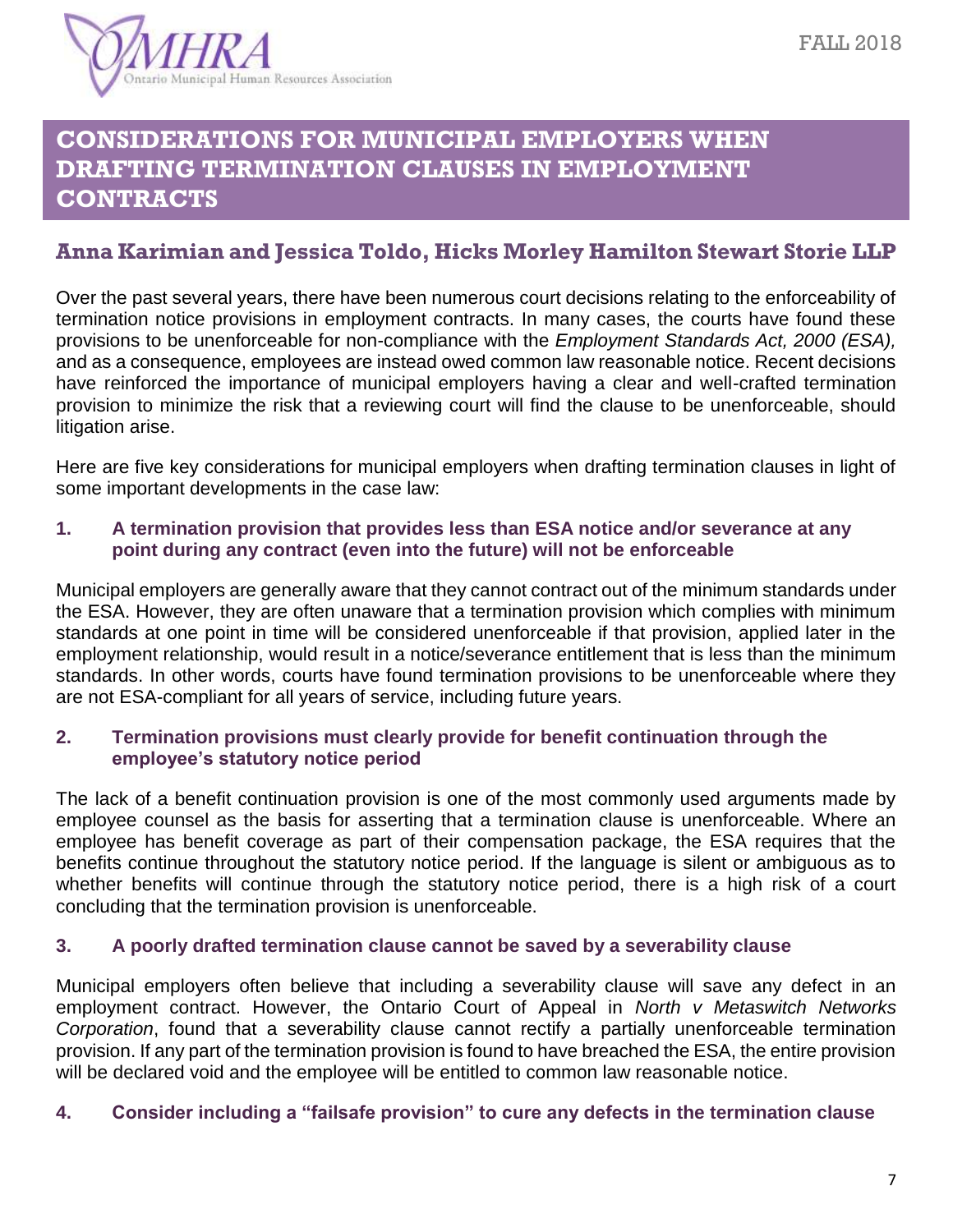

It's not all bad news for you! The Ontario Court of Appeal in *Amberber v IBM Canada Ltd.* recently considered a termination clause that included a "failsafe provision" – a provision which states that the employee's entitlements upon termination shall always comply with the entitlements under the ESA. In *Amberber*, the termination provision contained a formula for calculating notice/severance entitlements upon termination. The "failsafe" provision stated that if the employee's minimum entitlements under employment standards legislation provided for a greater benefit than the entitlements under the termination provision, the employee would receive the minimum standards. In a decision helpful to employers, the Court determined that the failsafe provision was not a severability provision, but rather ensured that any non-compliant part of the clause could be "read up" to meet the minimum standards set out by the ESA. The decision is important and gives some assurance to employers that a properly written "failsafe provision" may operate to cure a clause that otherwise may be viewed as offside the ESA.

#### **5. The termination provision must go far enough to explicitly rebut the common law presumption to reasonable notice**

It is not enough for a termination clause to merely state that the employee will receive their entitlements in accordance with the ESA without providing any further detail. The provision must go a step further by clearly indicating that the employee's entitlements upon termination are limited to minimum standards and that the employee will not be entitled to common law reasonable notice. Otherwise, courts are likely to interpret the clause as simply confirming that the employer will comply with minimum standards, rather than limiting the employee's entitlement to those standards. Always remember that clear, unambiguous language is required for the common law presumption of reasonable notice to be properly rebutted. In the absence of such clear language, there is a good chance that a court will not restrict the employee's notice/severance entitlement to the applicable minimum employment standards.

Municipal employers should keep these key points in mind when drafting termination clauses in their employment contracts. A well-drafted termination clause will minimize the risk that a court may find the clause unenforceable, resulting in unintended cost consequences for a municipal employer.



Anna Karimian and Jessica Toldo specialize in labour and employment matters facing municipalities. If you have any questions about this or any other employment matter, do not hesitate to contact Anna at 416-864-7034 or Jessica at 416-864-7529. They may also be reached by email at: **[anna-karimian@hicksmorley.com](mailto:anna-karimian@hicksmorley.com)** and [jessica](mailto:jessica-toldo@hicksmorley.com)[toldo@hicksmorley.com.](mailto:jessica-toldo@hicksmorley.com)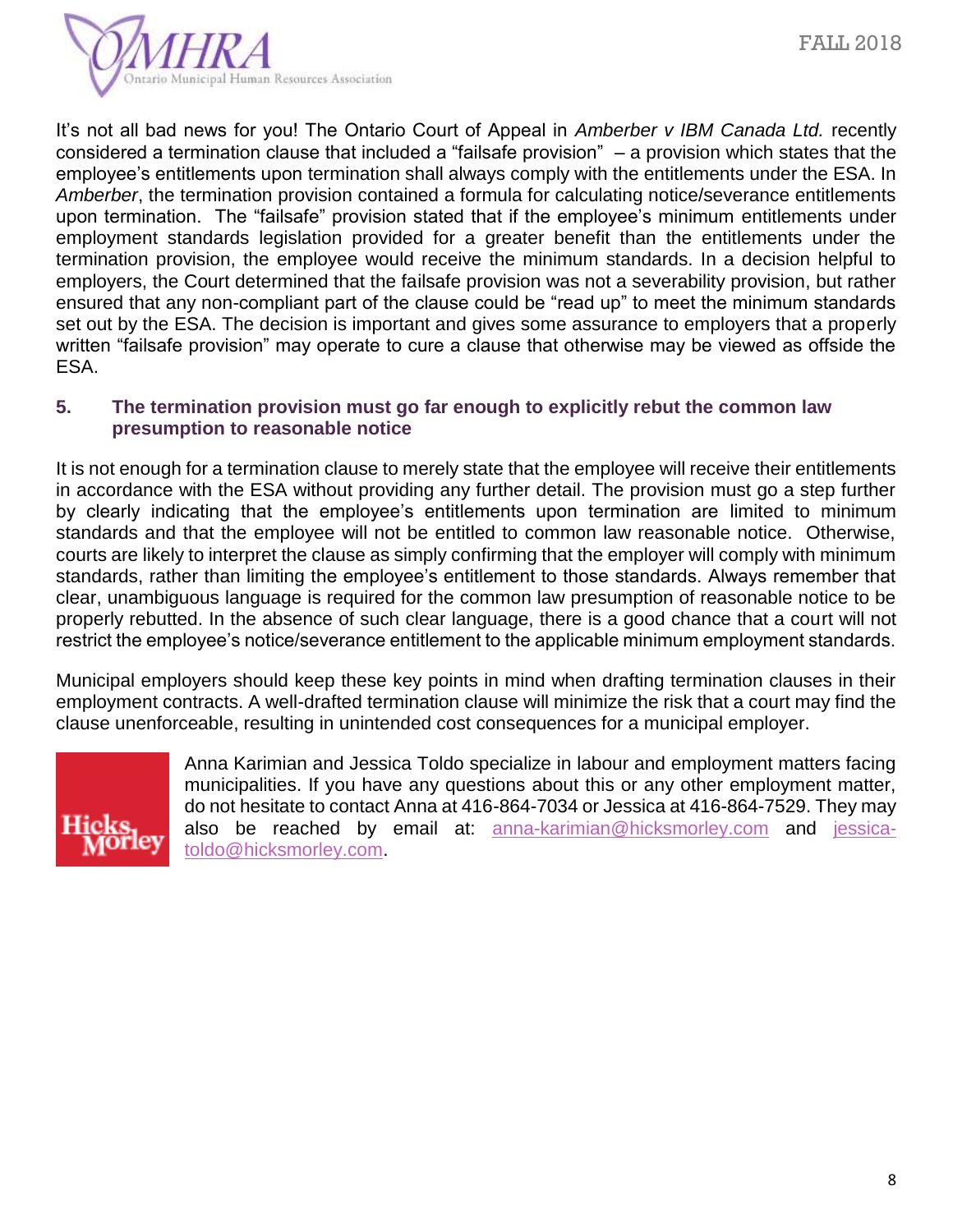

## **HRTO DETERMINES REQUIRING PROOF OF ELIGIBILITY TO WORK IN CANADA ON A PERMANENT BASIS IS DISCRIMINATORY**

### **Jessica Toldo and Anna Karimian, Hicks Morley Hamilton Stewart Storie LLP**

Under the Ontario *Human Rights Code*, there are many prohibited grounds of discrimination in relation to employment, including race, ancestry, place of origin, sex and family status, amongst others. Many municipal employers are aware of their obligations in relation to discrimination under the *Human Rights Code* and have policies and practices in place to prevent discrimination. However, concerns in relation to discrimination based on prohibited grounds can arise in a variety of different and unexpected situations, and municipal employers should be mindful of potential liability.

In a recent decision released by the Human Rights Tribunal of Ontario (Tribunal), the Tribunal dealt with an employment-related application in relation to citizenship. The Tribunal found that a preemployment "permanence requirement" was discriminatory on the basis of the applicant's citizenship. The employer discriminated against a potential employee on the basis of citizenship when it required proof of eligibility to work in Canada on a permanent basis (Canadian citizenship or permanent residency) as a condition of employment.

The decision, outlined in further detail below, will be of practical interest to municipal employers when considering their hiring practices and policies.

#### *Haseeb v Imperial Oil Limited*

In *[Haseeb v Imperial Oil Limited](https://www.canlii.org/en/on/onhrt/doc/2018/2018hrto957/2018hrto957.html?autocompleteStr=Haseeb%20v.%20Imperial%20Oil%20Limited&autocompletePos=2)*, the Applicant, a student at McGill University, was completing his engineering degree. The Applicant applied for an entry level engineering position at Imperial Oil during his final semester. At the time, he was an international student on a student visa. Upon graduation, he would become eligible for a "postgraduate work permit" (PGWP) for three years which would allow him to work full time, anywhere, and with any employer in Canada. He anticipated that he would attain permanent residency status within three years.

The Respondent, Imperial Oil, required graduate engineers to have permanent residency or Canadian citizenship and asked a number of questions throughout the application process about whether the Applicant was eligible to work in Canada on a permanent basis. Throughout the hiring process, the Applicant repeatedly responded "Yes" to questions regarding his eligibility to work in Canada on a permanent basis.

The Applicant was successful in Imperial Oil's multi-step selection process and was offered a job, conditional upon providing documentary proof of citizenship or permanent residency. When he was unable to provide such proof, the offer was rescinded approximately one month after the deadline for its acceptance. The rescission letter, on its face, invited the applicant to reapply if he became eligible to work in Canada on a permanent basis in the future.

Imperial Oil argued that the Applicant's dishonesty during the interview process (namely, lying about his eligibility to work in Canada) was the reason the offer was rescinded. However, the Tribunal Vice-Chair found that the offer had actually expired when he failed to provide the required documents, and in any event, the evidence did not prove that this was the *sole* reason he was not hired.

Additionally, the Vice-Chair found that Imperial Oil's hiring policy was directly discriminatory on its face, and as a result, it could not rely upon an argument that *permanent* eligibility to work in Canada was